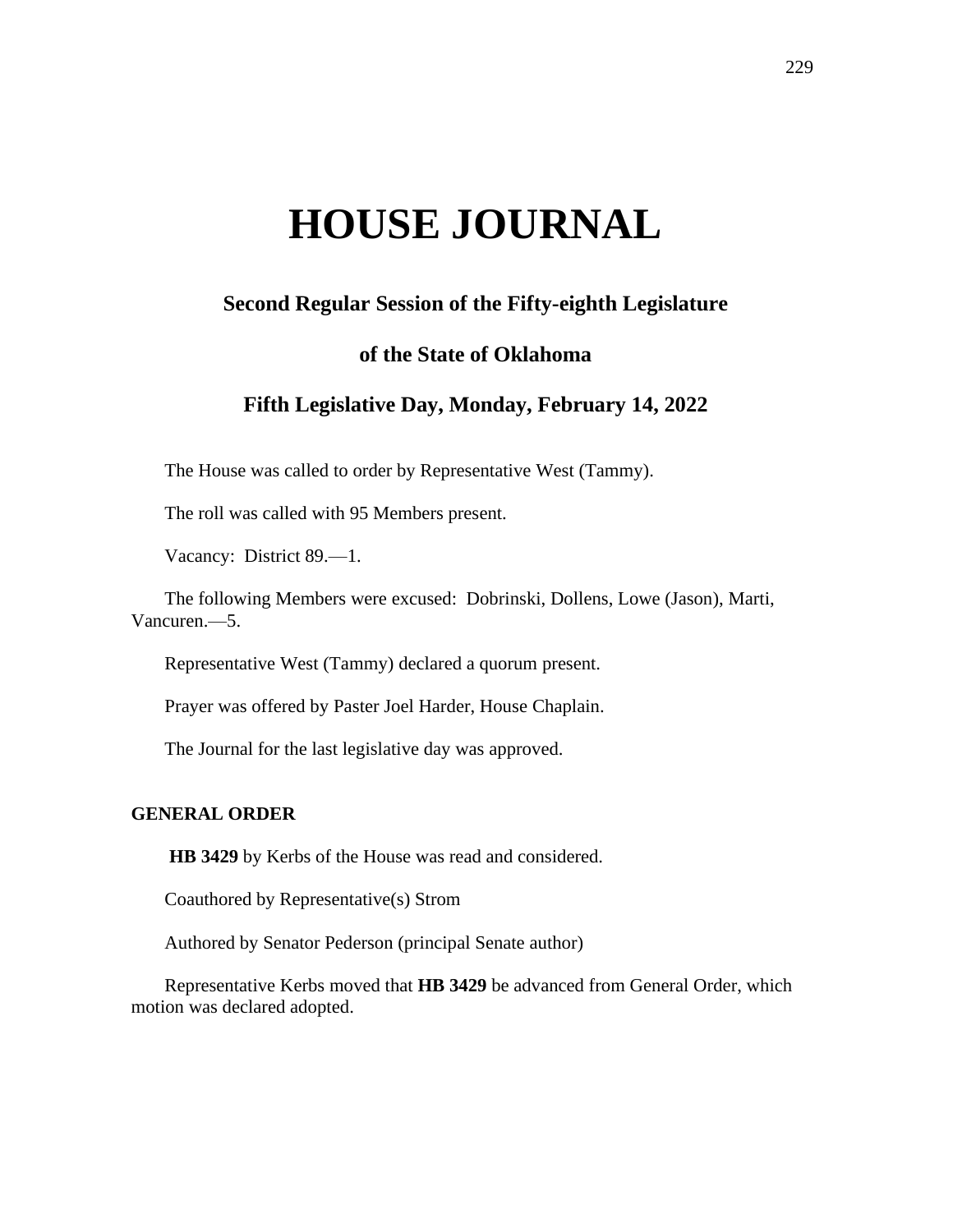## **THIRD READING**

**HB 3429** was read at length for the third time. On passage of the measure, the roll call was as follows:

Aye: Baker, Bashore, Bell, Bennett, Blancett, Boatman, Boles, Brewer, Burns, Bush, Caldwell (Chad), Caldwell (Trey), Conley, Cornwell, Crosswhite Hader, Culver, Davis, Dempsey, Echols, Fetgatter, Ford, Frix, Fugate, Gann, Goodwin, Grego, Hardin (David), Hardin (Tommy), Hilbert, Hill, Humphrey, Johns, Kannady, Kendrix, Kerbs, Lawson, Lepak, Lowe (Dick), Luttrell, Manger, Martinez, May, McBride, McDugle, McEntire, Miller, Mize, Moore, Munson, Newton, Nichols, Nollan, O'Donnell, Olsen, Osburn, Pae, Patzkowsky, Pfeiffer, Phillips, Pittman, Provenzano, Randleman, Ranson, Roberts (Dustin), Roberts (Eric), Roberts (Sean), Roe, Rosecrants, Russ, Sims, Smith, Sneed, Stark, Steagall, Stearman, Sterling, Stinson, Strom, Townley, Turner, Virgin, Waldron, Walke, Wallace, West (Josh), West (Kevin), West (Rick), West (Tammy), Williams, Wolfley, Worthen, Mr. Speaker.--92.

Excused: Dills, Dobrinski, Dollens, Hasenbeck, Lowe (Jason), Marti, Talley, Vancuren.--8.

Vacancy: District 89.--1.

The measure passed.

**HB 3429** was referred for engrossment.

## **MOTION**

Representative Pfeiffer moved pursuant to the list emailed to the Membership of the House from the Majority Floor Leader's office, that said measures be considered referred accordingly, which motion was declared adopted.

#### **MEASURES REASSIGNED**

The following measures were reassigned:

**HB 1792** − Withdrawn from Rules and referred to Health Services and Long-Term Care.

**HB 2531** − Withdrawn from Rules and referred to Government Modernization and Efficiency.

**HB 2968** − Withdrawn from Technology and referred to Rules.

HB 3011 − Withdrawn from Judiciary - Criminal and referred to Rules.

**HB 3156** − Withdrawn from Rules and referred to Public Health.

HB 3166 − Withdrawn from Rules and referred to Appropriations and Budget.

HB 3407 – Withdrawn from Rules and referred to Judiciary - Criminal.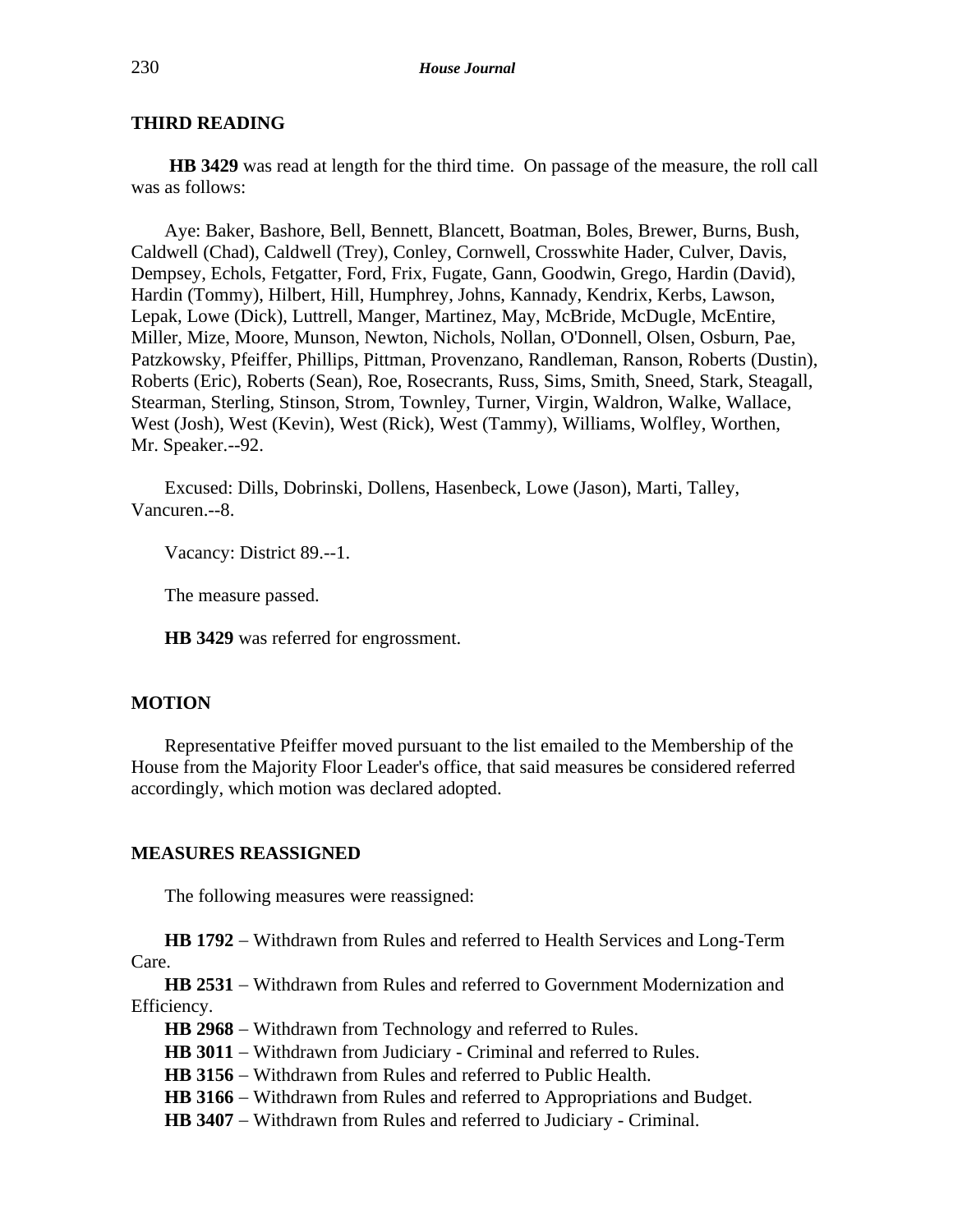**HB 3640** − Withdrawn from Rules and referred to Wildlife.

**HB 3648** − Withdrawn from Rules and referred to Judiciary - Criminal.

HB 3816 − Withdrawn from County and Municipal Government and referred to Rules.

**HB 3826** − Withdrawn from General Government and referred to Rules.

**HB 3853** − Withdrawn from Rules and referred to General Government.

**HB 3859** − Withdrawn from Rules and referred to Alcohol, Tobacco and Controlled Substances.

**HB 3957** − Withdrawn from Rules and referred to Judiciary - Civil.

**HB 3966** − Withdrawn from Public Safety and referred to Rules.

**HB 4015** − Withdrawn from Higher Education and Career Tech and referred to State Powers.

**HB 4285** − Withdrawn from Rules and referred to Common Education.

**HB 4286** − Withdrawn from Rules and referred to Appropriations and Budget.

**HB 4321** − Withdrawn from Public Health and referred to Rules.

### **CONCURRENTLY REFERRED**

**HB 3138** − Referred to Veterans and Military Affairs.

**HB 3218** − Referred to Veterans and Military Affairs.

**HB 3367** − Referred to Veterans and Military Affairs.

**HB 3649** − Referred to Veterans and Military Affairs.

**HB 3687** − Referred to Veterans and Military Affairs.

HB 3693 – Referred to Veterans and Military Affairs.

**HB 3996** − Referred to Veterans and Military Affairs.

# **RESOLUTIONS**

The following were introduced and read:

**HCR 1015** − By Phillips.

A Resolution designating November 2022 as Men's Health Awareness Month. **HR 1041** − By West (Tammy).

A Resolution recognizing February 16, 2022, as Rose Day 2022 at the State Capitol; and expressing the significance of Rose Day.

## **CHANGE IN AUTHORSHIP**

The following measures had a change in principal House author:

**HB 2368 -** Remove Representative Kerbs as principal House author and substitute with Representative Grego

**HB 3164 -** Remove Representative West (Kevin) as principal House author and substitute with Representative Stearman